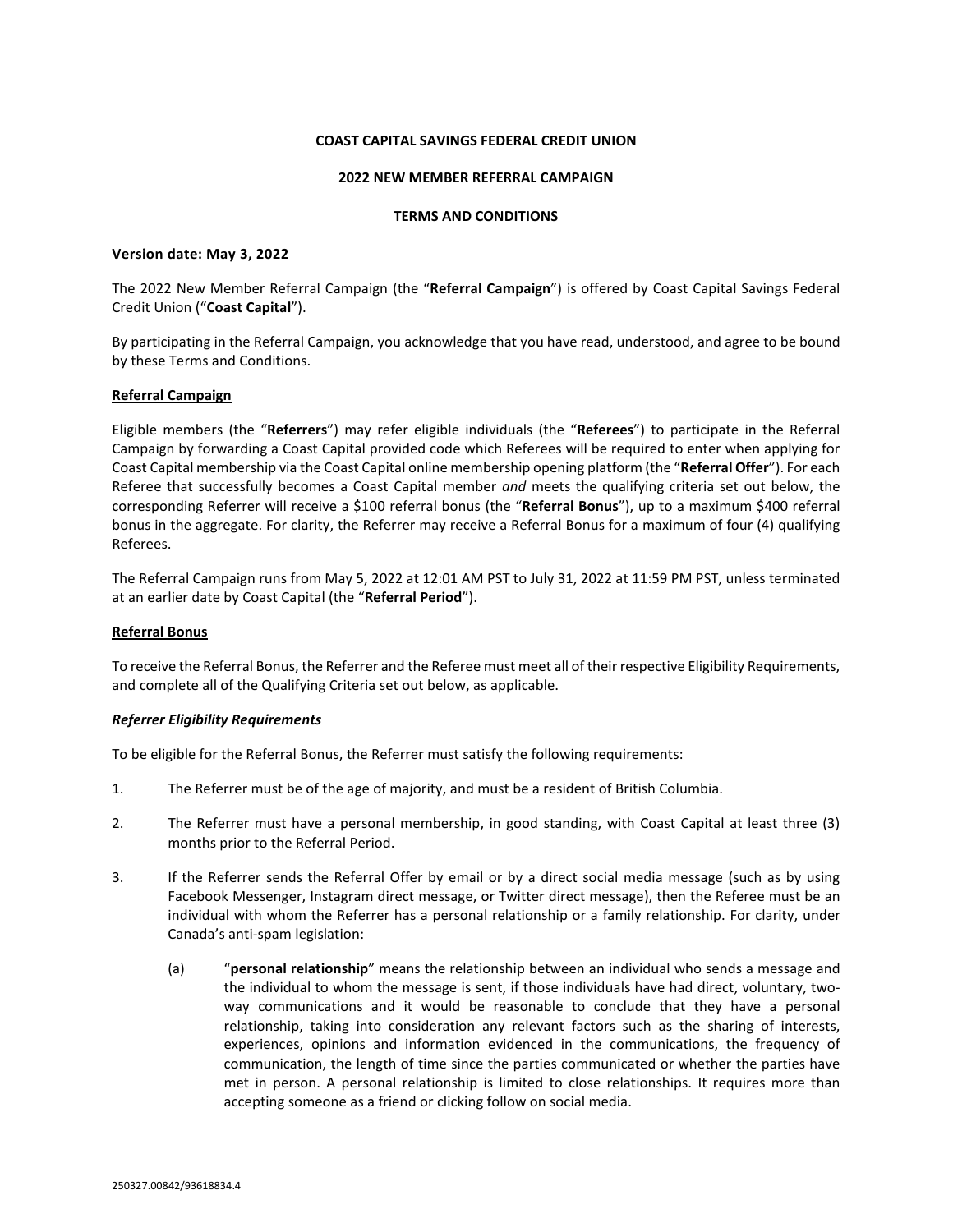- (b) "**family relationship**" means the relationship between an individual who sends a message and the individual to whom the message is sent if those individuals are related to one another through a marriage, common-law partnership or any legal parent-child relationship, and those individuals have had direct, voluntary, two-way communication.
- 4. The Referrer must not send the Referral Offer to an individual if: (a) the individual has advised the Referrer that the individual does not wish to receive the Referral Offer; or (b) Coast Capital has advised the Referrer that the individual does not wish to receive the Referral Offer.
- 5. When sending the Referral Offer, the Referrer must not post or otherwise make any comments or other content that is or may be: (a) threatening, harassing, vexatious, degrading, hateful or intimidating, or that otherwise fails to respect the rights and dignity of others; (b) defamatory, libelous, fraudulent or otherwise tortious; (c) obscene, indecent, pornographic or otherwise objectionable; (d) protected by copyright, trademark, trade secret, right of publicity or privacy, or any other proprietary right, without the express prior written consent of the applicable owner; or (e) disrespectful of Coast Capital.

*Subject to these requirements, there is no limit to the number of Referral Offers that a Referrer may send. However, the Referrer will only be eligible for a maximum four (4) Referral Bonuses even if the number of qualifying Referee is greater than four (4).* 

# *Referee Eligibility Requirements*

For the Referrer to be eligible for the Referral Bonus, the Referee must satisfy the following requirements:

- 1. The Referee must be of the age of majority, and must be a resident of British Columbia.
- 2. The Referee must not have a personal membership or account with Coast Capital prior to the Referral Period.
- 3. The Referee must apply for a Coast Capital personal membership via the Coast Capital online membership opening platform by entering the Referral Offer code provided by the Referrer.

# *Referee Qualifying Criteria*

For the Referrer to earn the Referral Bonus, the Referee must complete all of the following steps:

**Step 1**: The Referee must apply to become a new personal member with Coast Capital during the Referral Period. The Referee must do so via the Coast Capital online membership opening platform by entering the Referral Offer code provided by the Referrer. Immediately after receiving confirmation that the new personal membership has been approved, the Referee must open a new Free Chequing, Free Debit, and More Account® (the "**New Account**") with Coast Capital, no later than 60 days following membership approval. No minimum balance is required.

**Step 2**: Within 60 days of opening the New Account, the Referee must set-up and receive a reoccurring direct deposit into the New Account. The direct deposit must originate from a single source and continue, on a reoccurring basis, for a minimum period of three (3) months. Only deposits wit[h transaction codes 200-399](https://www.payments.ca/sites/default/files/standard007eng.pdf) or deposits from employers approved by Coast Capital (Doordash, Skip the Dishes, Uber, Uber Eats, Lyft, Avon, Youngliving, BC Housing, and Public Service Pension Plan) will qualify.

**Step 3**: Within 90 days of opening the New Account, the Referee must have processed not less than 15 transactions in the aggregate. Account transfers, service fees, interest charges, and incomplete transactions will not qualify.

*Coast Capital is not obligated to open a membership or New Account. If, in its discretion, Coast Capital does not open a membership or New Account, the Referrer will not be eligible for the Referral Bonus.*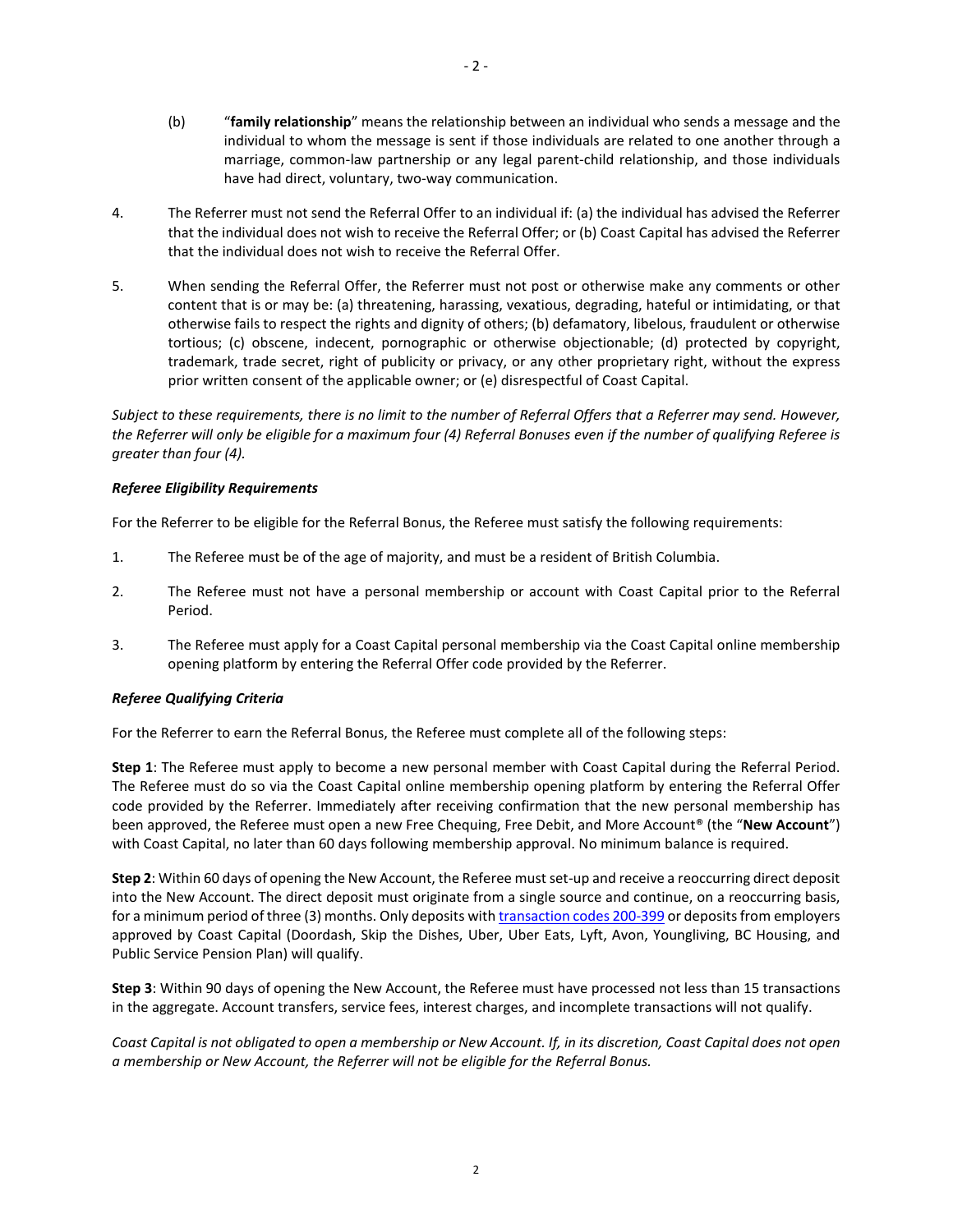### *Referral Bonus Fulfillment*

The Referral Bonus will typically be deposited to the Referrer's Coast Capital chequing account via electronic funds transfer within 60 days of Coast Capital confirming that the Referee has fulfilled the qualifying criteria listed in Steps 1 to 3 above.

If the Referrer does not remain a member in good standing for a minimum six (6) months after the end of the month during which the Referrer receives the Referral Bonus, then the Referrer must repay the full amount of the Referral Bonus to Coast Capital on demand by us. Without limiting Referrer's obligation to repay that amount, the Referrer hereby authorize us to deduct all or any part of that amount from the Referrer's chequing or any other account the Referrer maintain with us.

# *Referral Bonus Limits*

The Referrer is limited to one Referral Bonus per qualifying Referee, up to a maximum of four (4) qualifying Referees. For clarity, the Referee may apply for a maximum of one (1) personal membership under this Referral Program. If a qualifying Referee opens a joint membership or joint account with one or more other individuals, the Referrer will only qualify for one Referral Bonus for the joint membership or joint account. Persons opening an election account to be used for a political candidate's election campaign are not eligible. Persons other than individuals, such as corporations, partnerships, limited partnerships, or limited liability partnerships, are not eligible. The Referral Bonus is not transferrable or assignable. No substitutions will be permitted.

# **Referral Campaign – Privacy Notice**

Coast Capital will collect personal information from both the Referrer and Referee to administer the Referral Campaign and to determine the Referrer's eligibility to receive the Referral Bonus. This may include the information submitted as part of the Referral Program, information required to open a New Account, and information about the New Account. Coast Capital will not share any personal information of the Referee with the Referrer or any person related to or acting on behalf of the Referrer, including by not limited to the status of the Referee's application.

By participating in the Referral Program, the Referrer consents to Coast Capital's collection, use and disclosure of their personal information for the administration of the Referral Program, and otherwise in accordance with Coast Capital's Privacy Policy.

The Referrer also consents to Coast Capital using aggregated and anonymized information from the Referrer's personal information to generate reports regarding the Referral Campaign and entrant demographics, which reports Coast Capital may disclose to other persons provided that no identifying information is included in such reports.

### **Referral Campaign – General Terms and Conditions**

Coast Capital will not be liable to any person for any damage or loss arising from, connected with, or relating to the Referral Campaign, regardless of the cause or any fault by Coast Capital or any person for whom Coast Capital is responsible, and notwithstanding that any of those persons may have been advised of the possibility of the loss or damage being incurred.

The Referral Campaign is subject to all applicable laws and regulations, and is void where prohibited by law. If any provision of these Terms and Conditions is found by any court of competent jurisdiction to be unenforceable, all other provisions will remain in full force and effect. These Terms and Conditions are governed solely by the laws of British Columbia, Canada and the federal laws of Canada applicable in British Columbia, excluding any rules of private international law or the conflict of laws that would lead to the application of any other laws.

Any dispute between Coast Capital and the Referrer or any other person arising from, connected with, or relating to the Referral Campaign, participation in the Referral Campaign, the use or misuse of personal information provided in connection with the Referral Campaign, or any related matters ("**Disputes**") will be resolved before the courts of British Columbia sitting in the City of Vancouver, British Columbia, Canada. The Referrer hereby irrevocably attorns